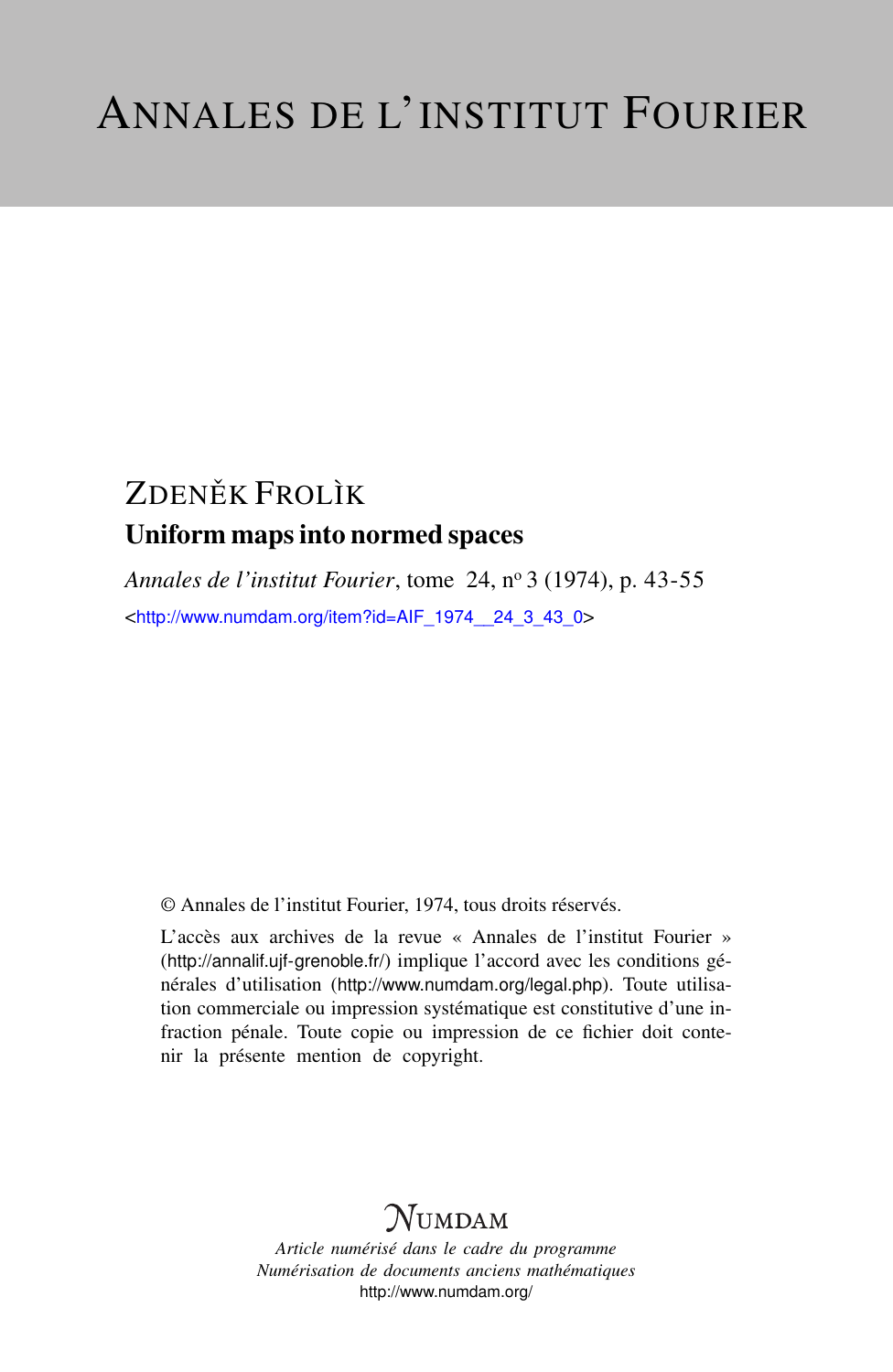# **UNIFORM MAPS INTO NORMED SPACES**

# **by Zdenek FROLIK**

Thirteen properties of uniform spaces are shown to be equivalent. The most important properties seem to be those related to modules of uniformly continuous mappings into normed spaces (condition (3), (4) and (5) in Theorem 1 below), and to partitions of unity (condition (6)). The spaces satisfying these equivalent conditions seem to be useful for the theory of uniform spaces as well as for applications in analysis. Therefore we do not want to choose a name for them before the whole theory is developed, and basic applications are shown. In § 5 a short survey of these spaces is given.

If X is a uniform space we denote by  $\alpha X$  the set X endowed with the finest uniformity which is topologically equivalent to X. The set of all uniformly continuous mappings of X into Y is denoted by  $U(X, Y)$ . If Y = R, then we write simply  $U(X)$ . If f is a real-valued function then coz f stands for  $\{x \mid fx \neq 0\}$ . A cozero set in a uniform space X is a set of the form coz f,  $f \in U(X)$ . The collection of all cozero sets in X is denoted by  $cos X$  (by the way, this defines a functor into paved spaces).

THEOREM 1. – The following conditions  $(1) - (7)$  on a uniform *space* X *are equivalent :*

1) If M is a metric space, and if  $f : X \to M$  is uniformly conti*nuous then so is f* : X *-*  $\rightarrow \alpha M$ .

2) // M *is a metric space then* U(X , M) *is closed under taking the limits of continuously convergent sequences.*

3) U(X) *is inversion-closed, and for every norm space* B *the real module* U(X , B) *is a V(X)-module.*

4) *Condition* (3) *with* B *restricted to Banach spaces.*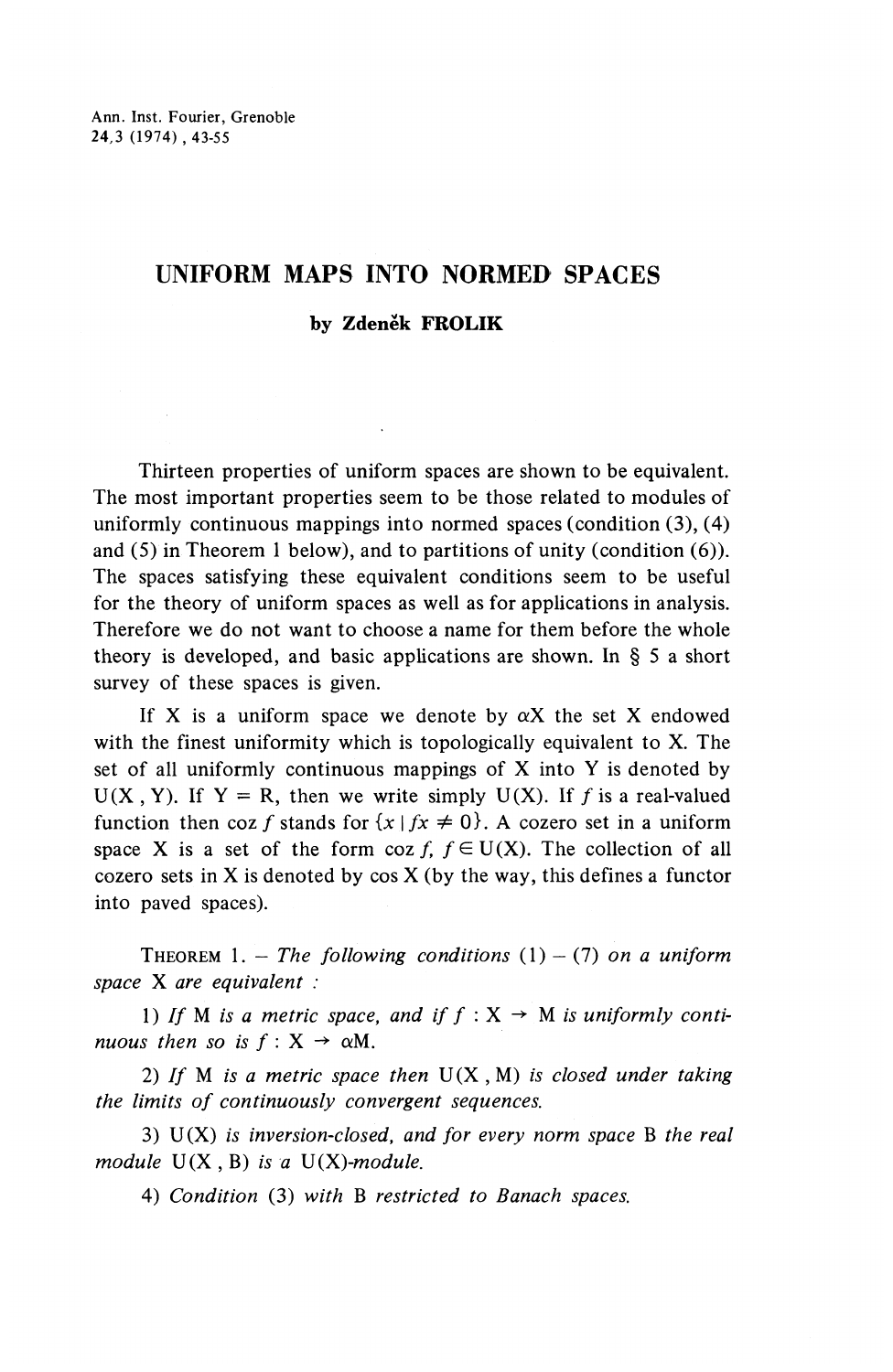5) *Condition* (3) with B restricted to *l*-spaces, i.e.  $B = l(A)$  for *some* A.

6) If  $f: X \to l(A)$  is uniformly continuous,  $f = \sum \{f_{n}x \cdot a \mid a \in A\},$ *then*  $\{\cos f_a \mid a \in A\}$  *is a uniform cover of* X.

7) If  $\mathcal U$  is a uniformly *a-discrete completely coz(X)-additive cover of* X, *then* ^U z'5 a *uniform cover of* X.

*Proof.*  $-$  It is self-evident that (3) implies (4), and (4) implies (5). Condition (7) implies (1) by a simple application of a non-trivial theorem of A.H. Stone [I], that every open cover of a metric space is refined by a uniformly  $\sigma$ -discrete open cover ; indeed, the preimage of such a cover under a uniformly continuous mapping is a uniformly a-discrete completely coz-additive cover (every open set in a metric space is a cozero set in the metric uniformity). The implication  $(1) \Rightarrow (2)$  is almost obvious after the definitions are stated; this is done in § 1. Implication (2)  $\Rightarrow$  (3) is verified in § 2 on modules of uniformly continuous mappings. The implications  $(5) \Rightarrow (6)$ , and (6)  $\Rightarrow$  (7) are proved in § 3 devoted to the space  $l(A)$  and partitions of unity.

### **1. Continuous convergence.**

Let X be a set and let T be a topological space. A net  $\{f_a : X \rightarrow T\}$ converges continuously to an  $f : X \rightarrow T$  if for any net  $\{x_b\}$  in X, and for each  $x \in X$  such that  $f_a x_b \to fx$  for each a, the net  ${f_a x_b}$  converges to *fx* (with respect to the product order for indices).

If  ${f_a}$  continuously converges to f, and if X is a topological space, and if all  $f_a$  are continuous then so is f.

This is easy to prove, and has been reproved by many authors, (the present one is not excluded).

Proof of  $(1) \Rightarrow (2)$  in Theorem 1. Assume that a sequence  ${f_n}$  in U(X, M) converges continuously to f. Consider a uniformly continuous mapping *h* of X onto a metric space S such that all  $f_a$ factorize by  $h$ , i.e.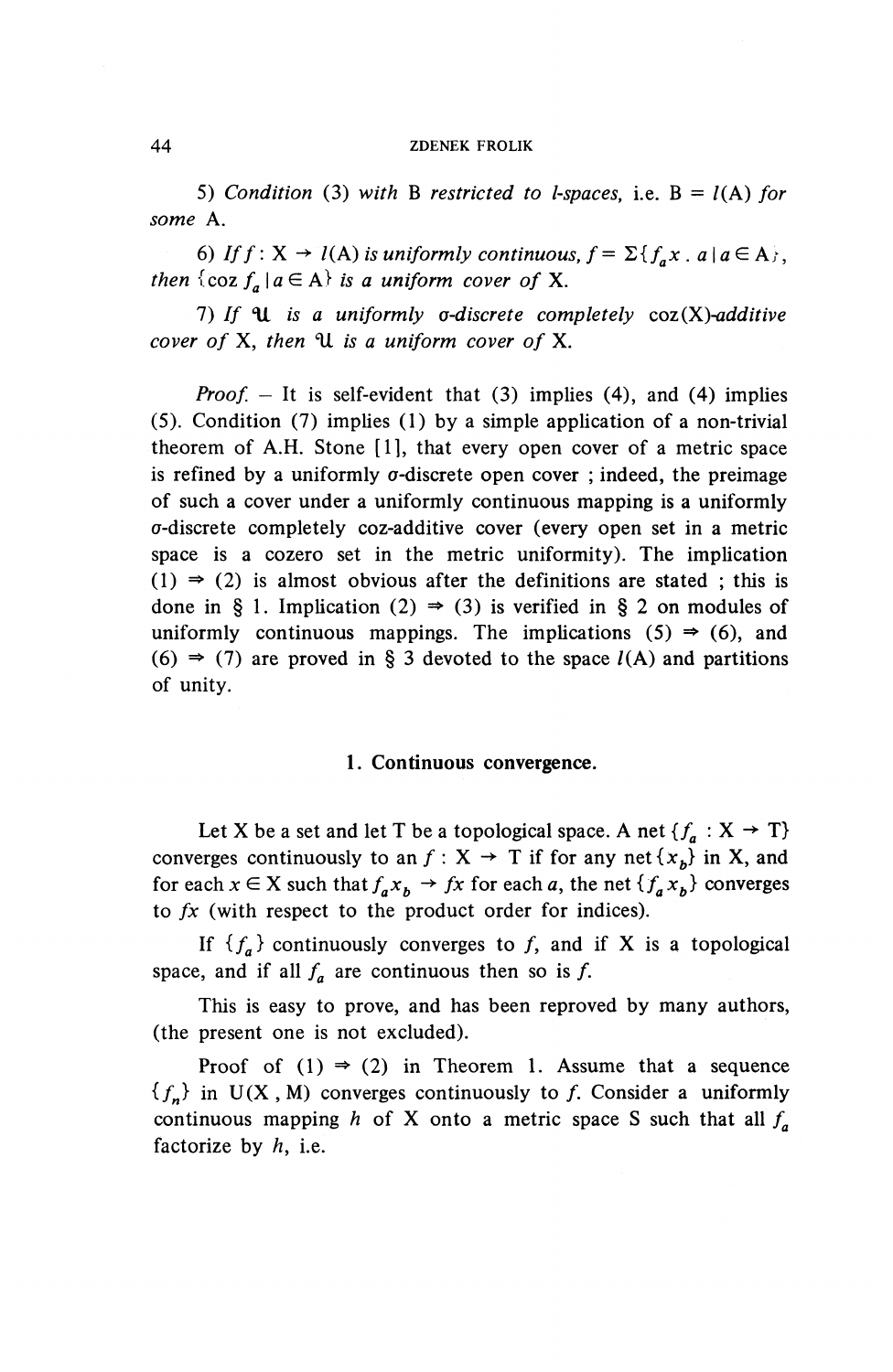

Thus  $f_a = g_a \circ h$  for each *a*. Clearly we have  $f = g \circ h$  for som continuous  $g : S \to M$ , i.e. uniformly continuous  $g : \alpha S \to \alpha M$ . By Condition (1) the mapping  $h: X \to \alpha S$  is uniformly continuous, hence Condition (1) the mapping  $n : X \to \alpha s$  is uniformly continuous, hence  $f : X \to \alpha M$  is uniformly continuous, hence  $f : X \to M$  is uniformly continuous.

An important example of continuous convergence is the following.

*Example.* – Let  $\{f_a : X \rightarrow T\}$  be a net, T be a uniform space, and let X be a topological space, the topology of X being projectively generated by all  $f_a$ . If  ${f_a}$  locally uniformly converges to  $f : X \rightarrow T$ , then  ${f_a}$  converges to f continuously.

That means, if each point of X has a neighborhood U such that  $f_a$  | U converges to  $f$  | U in the topology of uniform convergence, then  ${f_A}$  converges to f continuously. The proof is evident.

# **2. Modules of uniformly continuous maps.**

Let X be a uniform space, and let B be a real normed space. The set  $U(X, B)$  of uniformly continuous mappings of X into B is a real linear space with the operations defined pointwise. Let  $U^b$  (X, B) be the subset of  $U(X, B)$  consisting of all bounded mappings endowed with the sup-norm. Thus  $f \in U^b(X, B)$  if and only if  $f \in U(X, B)$ and

$$
||f|| = \sup \{||fx||_B | x \in X\} < \infty
$$

 $\text{PROPOSITION.} - U^b(X, B)$  is a  $U^b(X)$ -module (with the natural *operation).*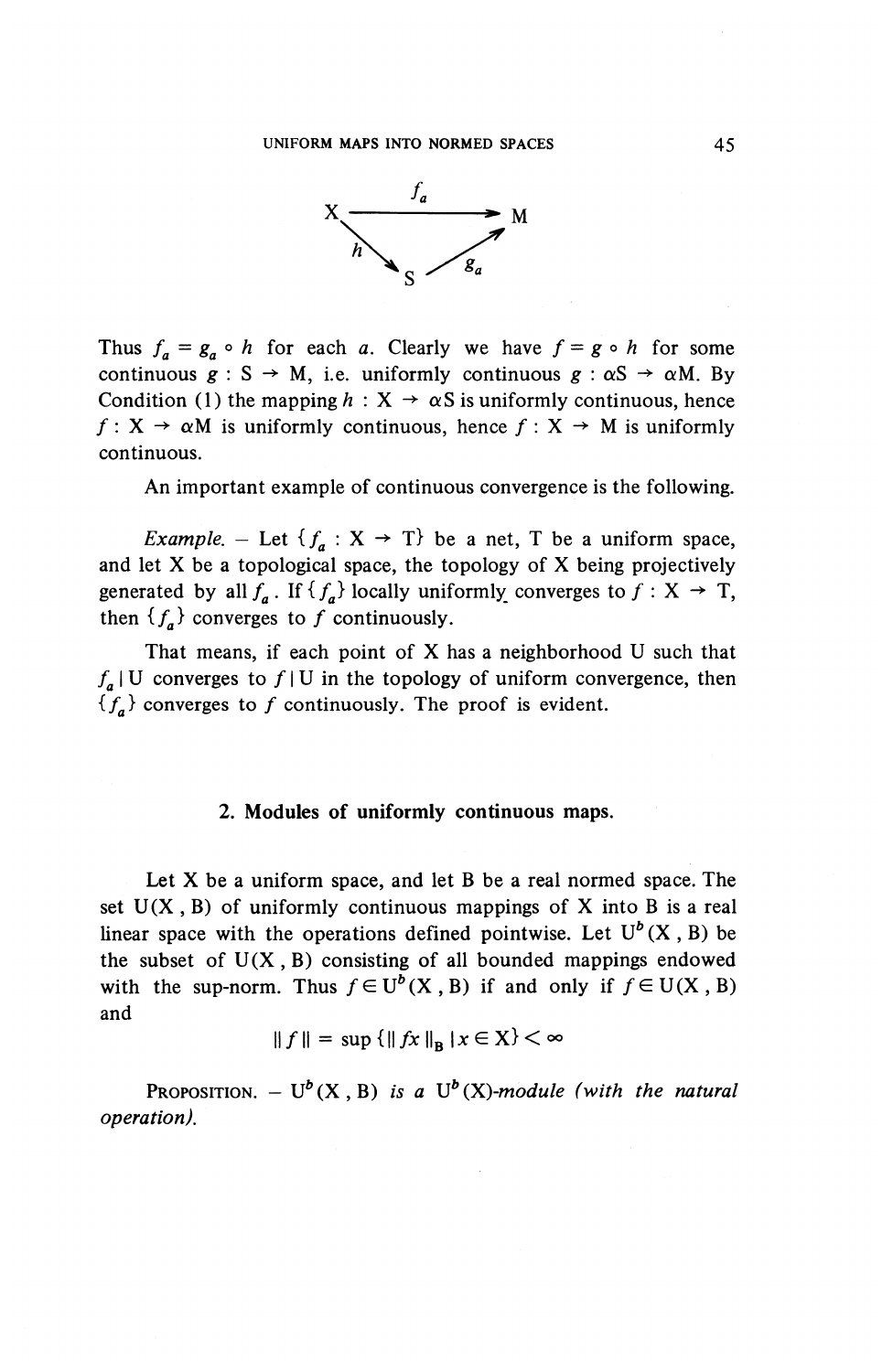*Proof.* – We use  $U^b(X)$  for  $U^b(X, R)$ , when R is the space of real numbers. If  $f \in U(X)$  and if  $g \in U(X, B)$ , then

$$
f \, . \, g = \{x \to fx \, . \, gx \, | \, x \in \mathbf{X}\} : \mathbf{X} \to \mathbf{B}
$$

In general,  $f$ ,  $g$  does not belong to  $U(X, B)$ . However, if f and g are in general, *j*. *g* does not belong to  $U(X, B)$ . However, if *j* and bounded, then  $f$ .  $g \in U^b(X, B)$ . Apply the following identity:

 $(f,g)x - (f,g)y = fx(gx - gy) + gy(fx - fy)$ .

This concludes the proof.

LEMMA 1. - *Condition* (2) *implies that*  $U(X, B)$  *is a*  $U(X)$  *module.* 

*Proof.* – Let 
$$
f \in U(X)
$$
,  $f \ge 1$ ,  $g \in U(X, B)$ ,  $h = f$ . g. Let

$$
f_n = \min(n, f)
$$

and

$$
g_n x = \begin{cases} gx & \text{if} \quad ||gx|| \leq n \\ n \cdot \frac{gx}{||gx||} & \text{if} \quad ||gx|| > n \end{cases}
$$

By Proposition  $h_n = f_n \cdot g_n \in U^b(X, B)$ . Assume that  $h_n x_k \rightarrow h_n x$ for each *n*. The sequence  $\{h_n x\}$  converges to  $hx$ ,  $\{f_n x\}$  converges to *fx* and  ${g_n x}$  to gx. It follows by an easy argument that  $h_n$  converges continuously to A.

LEMMA 2. - *Condition* (2) with  $M = R$  implies that X is inversion*closed, that means, if*  $g \in U(X)$ ,  $gx \neq 0$  for each x then  $1/g \in U(X)$ .

*Proof.* – Define  ${g_n}$  by the formula in the proof of Lemma 1. Clearly  ${g_n}$  converges to g continuously.

Proof of (2)  $\Rightarrow$  (3). Combine Lemmas 1 and 2.

# **3. Partitions of unity and /(A).**

For any set A let  $l(A)$  be a linear subspace of R<sup>A</sup> of all  $z = \{z_a\}$ such that

$$
||z|| = \sum \left\{ |z_a| \mid a \in A \right\} < \infty
$$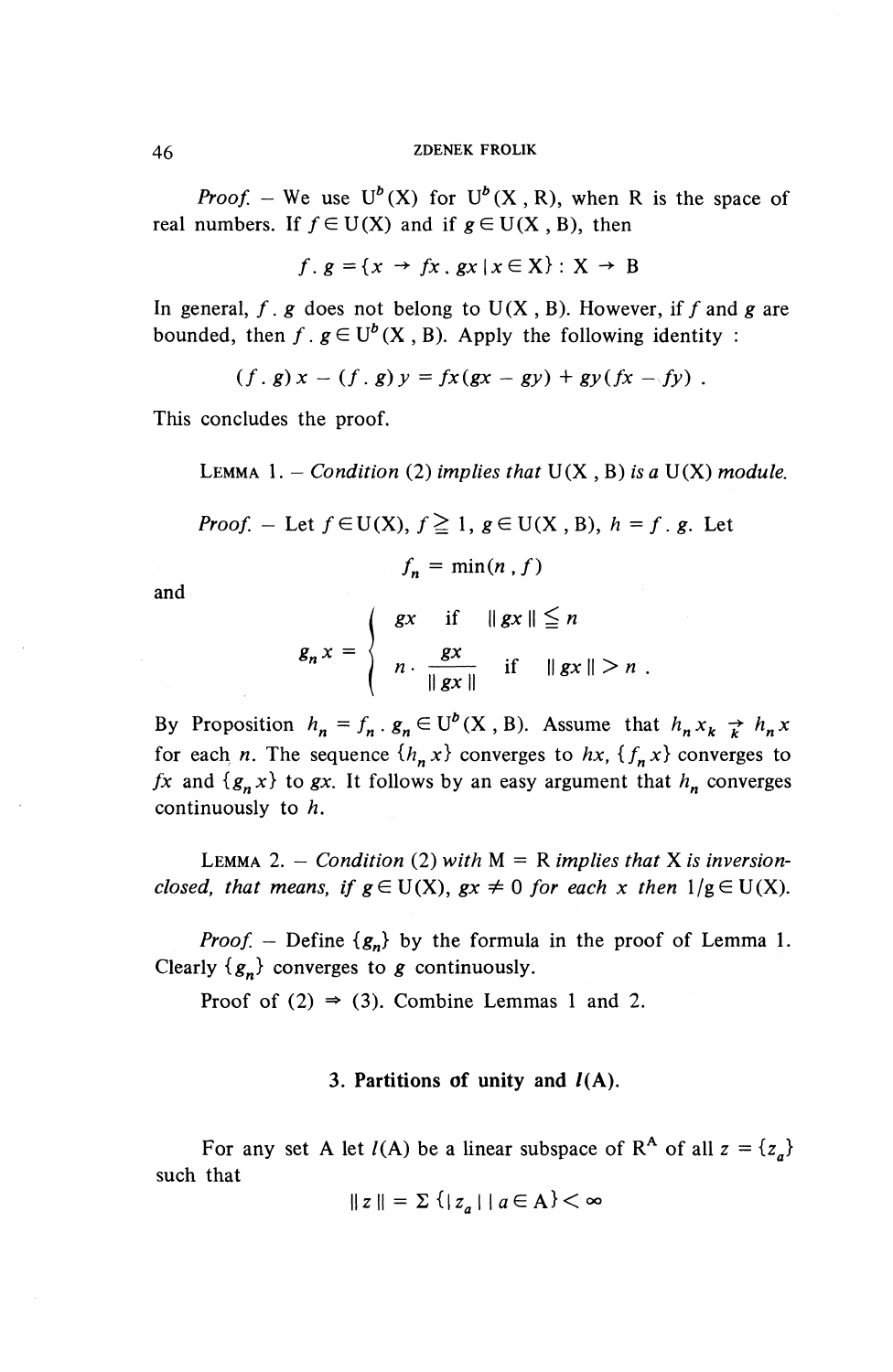Then  $\{z \to ||z||\}$  is a norm on  $I(A)$ , and  $I(A)$  with this norm is a Banach space. Denote by b,  $b \in A$ , the element  $z = \{z_a\}$  such that  $z_a = 1$  if  $a = b$ , and  $z_a = 0$  otherwise, and denote by  $\pi_b$ , the restriction of the projection, i.e.  $\pi_h z = z_h$ . In this notation for any z we have

$$
z = \sum \{ \pi_a z \cdot a \mid a \in A \}
$$

Furthermore, we denote by  $S(A)$  the unit sphere in  $l(A)$ , i.e.

$$
S(A) = \{z \mid ||z|| = 1\}.
$$

Let X be a set, and let  $\{f_a | a \in A\}$  be a family or real valued functions such that  $\sum \{ |f_a x| \mid a \in A \} < \infty$  for each a. Thus there requiredness such that  $2\lambda_1 f_a x + a \in A$ <br>exists a unique  $f : X \to l(A)$  such that

$$
fx = \sum \{f_a x \cdot a \mid a \in A\},\,
$$

i.e.  $f_a = \pi_a \circ f$ .

LEMMA 3. - If  $f : X \rightarrow l(A)$  is uniformly continuous, then the *family*  $\{\overline{\pi}_a \circ f \mid a \in A\}$  *is uniformly equicontinuous.* 

*Proof. —* The mapping

$$
k = f - f : \mathbf{X} \times \mathbf{X} \to l(\mathbf{A})
$$

defined by  $k \langle x, y \rangle = fx - fy$  is uniformly continuous, and

$$
||fx - fy|| = \sum \{ |f_a x - f_a y| | a \in A \},
$$

and hence

 $||fx-fy|| \geq |f_{a}x-f_{a}y|$ 

for each *a.* This concludes the proof.

A partition of unity on X is a mapping  $f$  of X into some  $S(A)$ such that  $\pi_a \circ f \ge 0$  for each  $a \in A$ .

LEMMA 4. — *Condition* (5) *implies* (6).

*Proof.* – Assume that  $f : X \rightarrow I(A)$  is uniformly continuous,  $fx \neq 0$  for each x, and  $f_a = \pi_a \circ f \geq 0$  for each a. Hence

$$
\mathbf{u} = \{\cos f_a \, | \, a \in \mathbf{A}\}
$$

is a cover of X. We shall show that *"U* is a uniform cover. First consider the partition of unity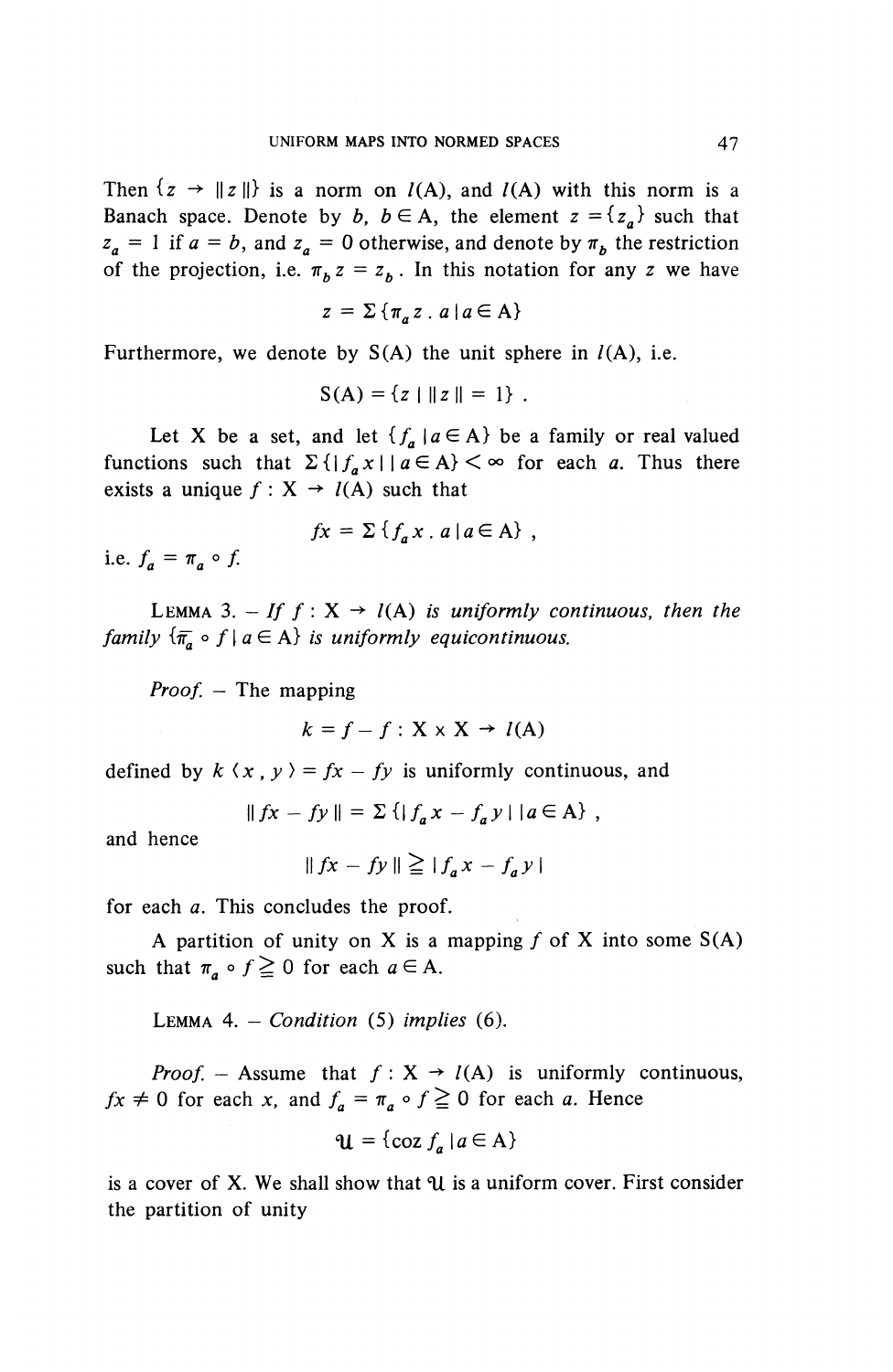$F = 1/|| f || \cdot f = \sum {F_a x \cdot a | a \in A}$ 

By Condition (5), F is uniformly continuous.

 $\alpha$ ) For each x put

$$
hx = \sup \{ F_a x \mid a \in A \}
$$

Then

$$
h = \{x \rightarrow hx\} : X \rightarrow R
$$

is uniformly continuous.

Indeed, for each x in X choose an  $a_x$  in A such that  $F_{a_x}$   $x > h x - r$ , where  $r$  is a given positive real number. Choose a uniform pseudometric *d* on X such that  $d < x$ ,  $y > 1$  implies  $|F_a x - F_a y| < r$  for each a. Now if  $d \leq x$ ,  $y \geq 1$  then

$$
|hx - hy| \leq 2r
$$

Indeed

$$
hx \le h_{a} x + r \le h_{a} y + 2r \le hy + 2r
$$

 $\beta$ ) Consider the mapping

$$
G = 1/h \cdot F
$$

By Condition (5), G is uniformly continuous. Let  $\mathcal V$  be a uniform cover of X such that the diameter of  $G[V]$  is less than  $1/2$  for each V in  $\mathcal{V}$ . We shall show that  $\mathcal{V}$  refines  $\mathcal{U}$ . Let  $V \in \mathcal{V}$ , and let  $x \in V$ . We shall show that for any  $x \in V$ 

$$
V \subset \text{coz } f_{a_{\infty}} \ ,
$$

where  $a_x$  is the index chosen in  $\alpha$  with  $r = 1/3$  (hx). We have where  $a_x$  is the index chosen in  $\alpha$  with  $r = 1/3$ <br> $||Gx|| > 1/hx$ .  $F_{a_x}x > 2/3$ . If  $y \in V - \cos f_{a_x}$ , then

$$
\|Gy - Gx\| = \sum \left|\frac{F_{a}x}{hx_{2}} - \frac{F_{a}y}{hy}\right| \geq \left|\frac{F_{a_{x}}x}{hx} - \frac{F_{a_{x}}y}{hy}\right| = \frac{F_{a_{x}}x}{hx} > \frac{2}{3}.
$$

which contradicts the assumption that the diameter of  $G[V]$  is less than 1/2.

LEMMA 5. - If  $\{U^a \mid a \in A\}$  is uniformly *o-discrete completely coz-additive cover of* X, *then there exists a uniformly continuous mapping f of* X *into* /(A) *such that*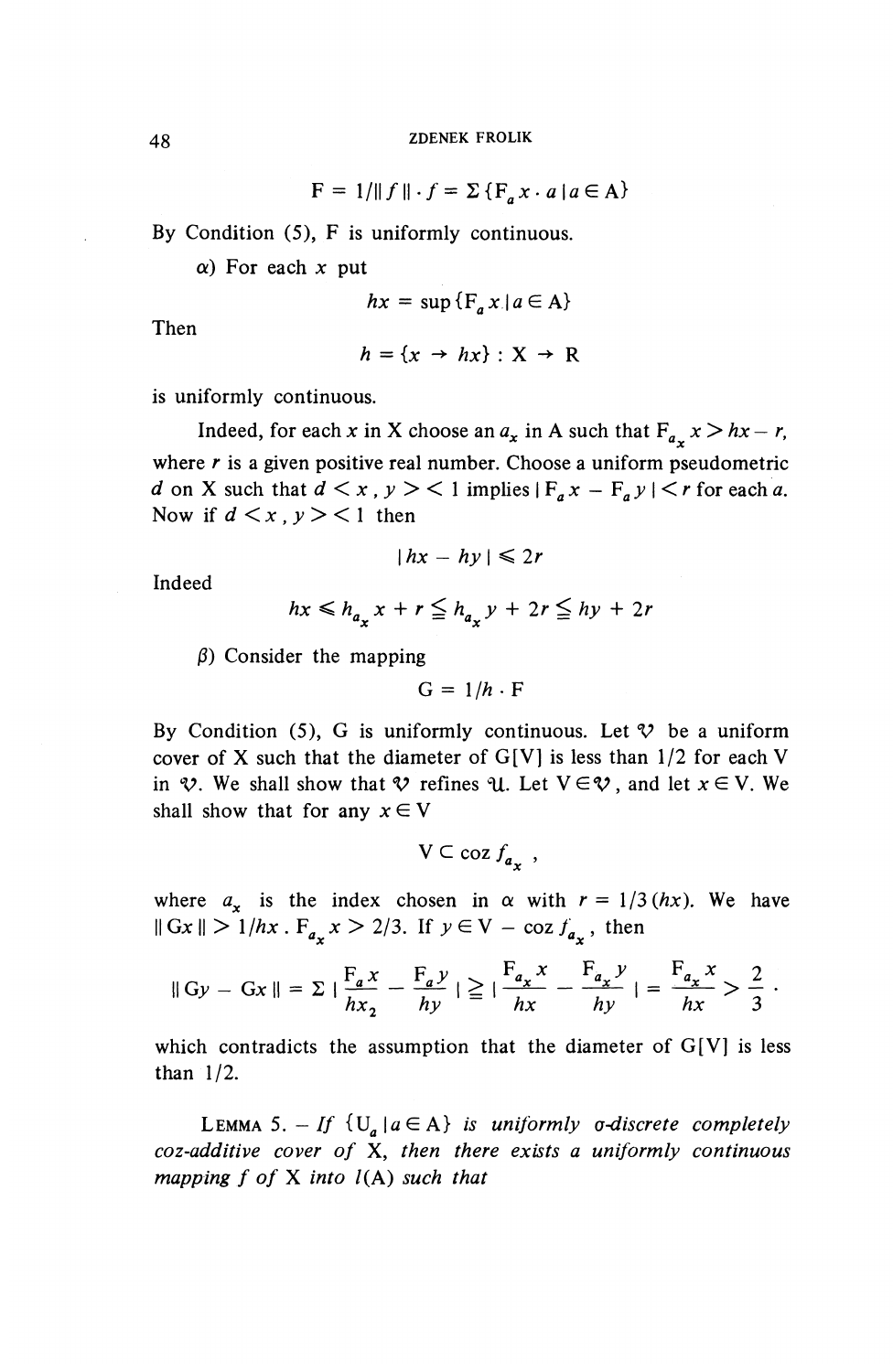$$
U_a = \cos \pi_a \circ f
$$

*for each a.*

*Proof.* – Choose a cover  ${A_n}$  of A such that each  ${U_a \mid a \in A_n}$  is uniformly discrete. The sets  $G_n = U\{U_a | a \in A_n\}$  are cozero sets, and hence we may choose uniformly continuous functions  $g_n$  such that  $G_n = \cos g_n$ ,  $0 \leq g_n \leq 2^{-n}$ . For  $a \in A_n$  let

$$
f_a x = \begin{cases} g_n x & \text{if } x \in U_a \\ 0 & \text{otherwise} \end{cases}
$$

Put

$$
f_n x = \sum \{ f_a x \cdot a \mid a \in A_n \} .
$$

We shall check that each  $f_n$  is uniformly continuous. Then  $f = \sum {f_n}$ will be uniformly continuous because of the uniform convergence of the series.

Fix *n.* Choose a uniformly continuous pseudometric *d* on X such that the distance of each pair  $U_a$ ,  $U_{a'}$  is 1 at least, and  $d < x$ ,  $y > < \frac{1}{2}$ implies  $|g_n x - g_n y| < \epsilon$ . If  $d < x$ ,  $y > 1$ , then

$$
f_n x - f_n y = f_a x - f_a y = g_n x - g_n y
$$

for some *a,* and hence

$$
|f_a x - f_a y| = |g_n x - g_n y| < \epsilon.
$$

This concludes the proof.

Proof of  $(6) \Rightarrow (7)$ . Lemma 5. This concludes the proof of Theorem 1.

# 4. Inversion-closed spaces.

Recall that a uniform space X is called inversion-closed (or  $U(X)$ ) is called inversion-closed) if for each  $f \in U(X)$ ,  $fx \neq 0$  for each x,  $1/f$  is uniformly continuous. Usefulness of inversion-closed spaces will be indicated below. We begin with the following list of equivalent conditions.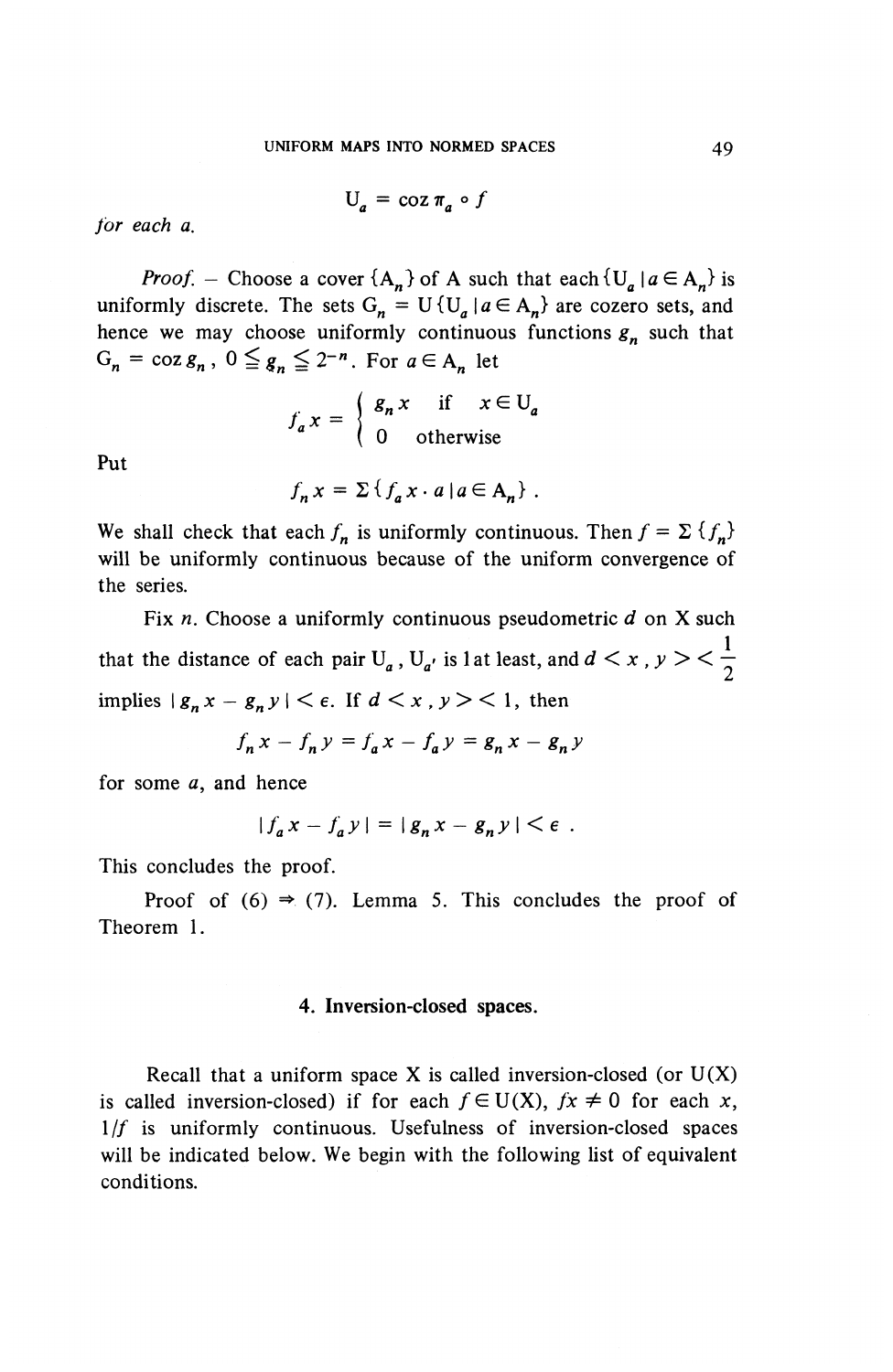THEOREM 2. — *The following conditions on a space* X *are equivalent :*

a) X *is inversion-closed.*

a) X is inversion-closed.<br>b) If the preimage of cozero sets under an f : X -> R *are cozero sets in* **X***, then*  $f \in U(X)$ *.* 

c) If  $f: X \rightarrow R - (0)$  *is uniformly continuous then so is*  $f: X \rightarrow \alpha(R - (0)).$ 

c') If  $f: X \to \mathbb{R}^d$  of  $\to$  1  $\mathbb{R}^d$  is uniformly continuous then so *is*  $f: X \rightarrow \alpha \, | \, 0 \, , \rightarrow | \, | \, .$ 

*Proof.* – We shall prove a)  $\Rightarrow$  b)  $\Rightarrow$  c)  $\Rightarrow$  c')  $\Rightarrow$  a). It is easy to see that c') implies a)  $(1/fx = {y \rightarrow 1/y} \circ f)$ , since  $\alpha \parallel 0 \rightarrow \parallel$  is a subspace of  $\alpha(R - (0))$  and  $\parallel 0$ ,  $\rightarrow \parallel$  is a subspace of R – (0), evidently c) implies c'). Assume b) and let  $f: X \rightarrow R - (0)$  be uniformly continuous. Hence  $f$  satisfies the assumption in b) (with R replaced by  $R - (0)$ , and hence each  $g \circ f : X \to R$ , with  $g : R - (0) \to R$ continuous, satisfies the assumption in b), and hence by b) each *g ° f* is uniformly continuous. Since  $\alpha(R - (0))$  is projectively generated by all g (see the subsequent remark), this implies that  $f: X \rightarrow \alpha(R - (0))$ is uniformly continuous. It remains to show that a) implies b). First observe that a) implies that if  $z_1$  and  $z_2$  are disjoint zero-sets in X, then there exists  $g \in U(X)$  which is 0 on  $z_1$ , 1 on  $z_2$ , and  $0 \le g \le 1$ . To do that, choose  $f_{z'} \in U(X)$ ,  $f_i \ge 0$ , such that

$$
z_i = \{x \mid f_i x = 0\}.
$$

Put  $g = \frac{J_1}{f_1 + f_2}$ .  $J_1$  +  $J_2$ 

Now assuming a), for any bounded function  $f : X \rightarrow R$  satisfying the assumption in b), and for any  $r > 0$ , by a standard procedure one can construct a  $g \in U(X)$  with  $|f-g| < r$ . This shows that bounded functions satisfy b). Now let  $f$  be an unbounded function. We may and shall assume that  $f \ge 1$ . Then  $1/f$  is bounded, hence uniformly continuous, hence f is uniformly continuous because  $U(X)$  is inversionclosed. This concludes the proof.

*Remark.* – In the proof we used the fact that  $\alpha(R - (0))$  is projectively generated by all continuous functions, i.e. that for every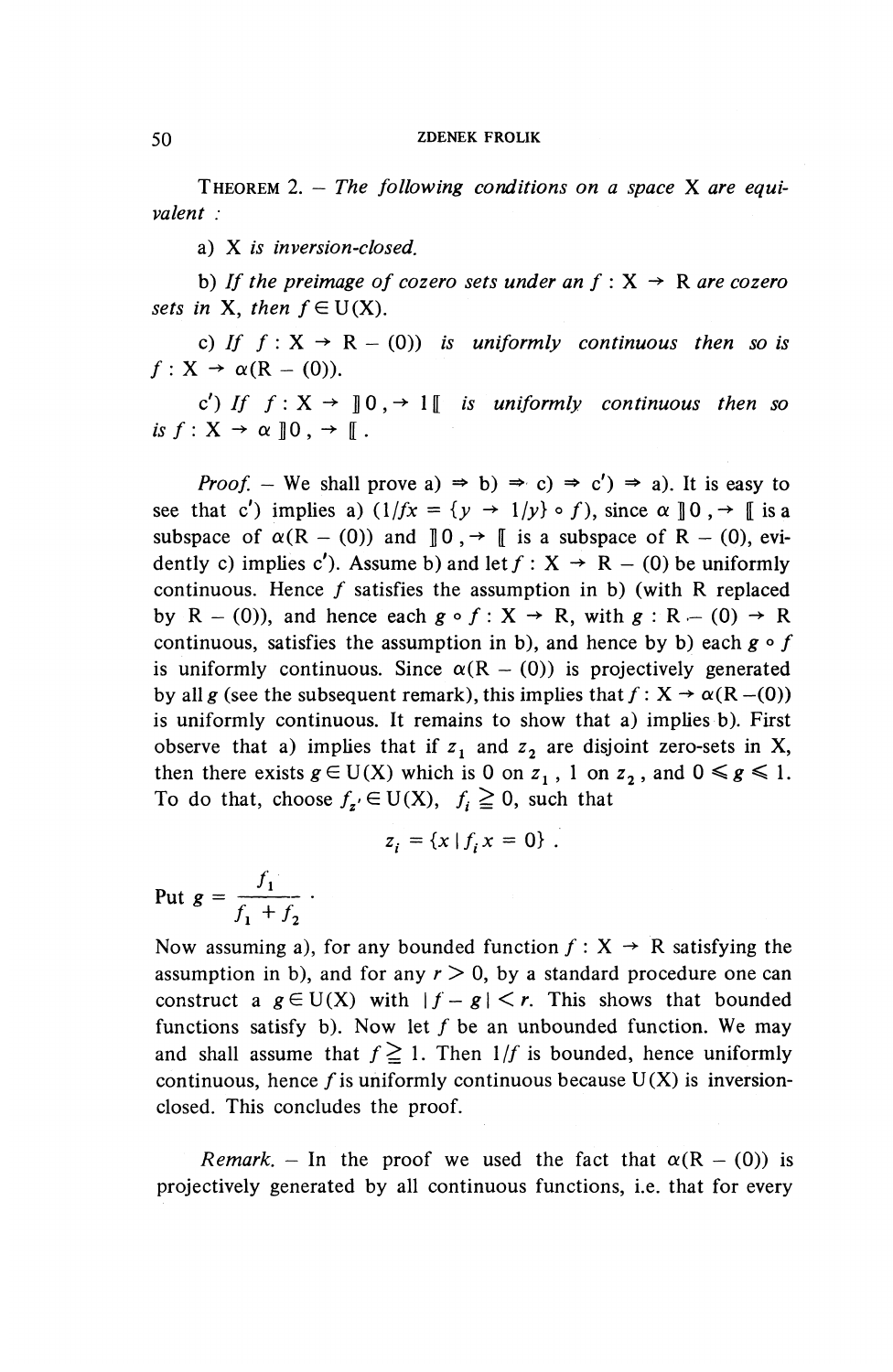open cover of  $R - (0)$  there exists a continuous function h such that **II** is refined by the preimage of an *r*-cover. It is enough to do that just for  $\mathbb{I} \circ \mathbb{I} \to \mathbb{I}$ . For each x let *gx* be the supremum of all  $r > 0$ such that  $\Vert x, r \Vert$  is in some member of  $\mathcal{U}$ . Define f as follows :

$$
fy = \begin{cases} \inf \{gx \mid 1 \le x \le y\} & \text{for } y \ge 1, \\ \inf \{gx \mid y \le x \le 1\} & \text{for } y \le 1. \end{cases}
$$

Since on compact sets  $f_y > 0$ , f is positive, and it is easy to see that f is continuous. Put

$$
hy = \left| \int_1^y 1/fx \ dx \right|.
$$

It is easy to check that *h* has the required property for any *r <* 1.

*Note.* – Every continuous form on  $U^b(X)$  can be represented by a finitely additive measure on the smallest algebra containing coz X if X is inversion-closed. Only if it holds in the following sense : there exists a Y which is inversion closed and such that  $U^b(X) = U^b(Y)$ . This is the classical theorem of A.D. Alexandrov.

Along the lines of Theorem 2 we can add the following characterizations of the spaces in Theorem 1.

THEOREM 3. - Each of the following conditions  $(8) - (10)$  is *equivalent to conditions in Theorem 1.*

8) If B is a normed space and  $f : X \rightarrow B - (0)$  is uniformly 8) If B is a normed sp<br>continuous then so is  $f : X \rightarrow$  $\alpha(B - (0))$ .

9) (8) *with* B *Banach spaces.*

(10) (8) with  $B = l(A)$ .

*Proof. -* Clearly (1) implies (8), (8) implies (9), (9) implies (10). It remains to show that (10) implies one of the conditions  $(1) - (7)$ . We shall show that  $(10)$  implies  $(5)$ . First,  $(10)$  implies that X is inversion-closed (with A a singleton) by Theorem 2. Now let  $f \in U(X)$ , *g*  $\in$  U(X, *l*(A)). If *fx*  $\neq$  0  $\neq$  *gx* for each *x*, then

$$
g: X \to \alpha(l(A) - (0))
$$

is uniformly continuous, hence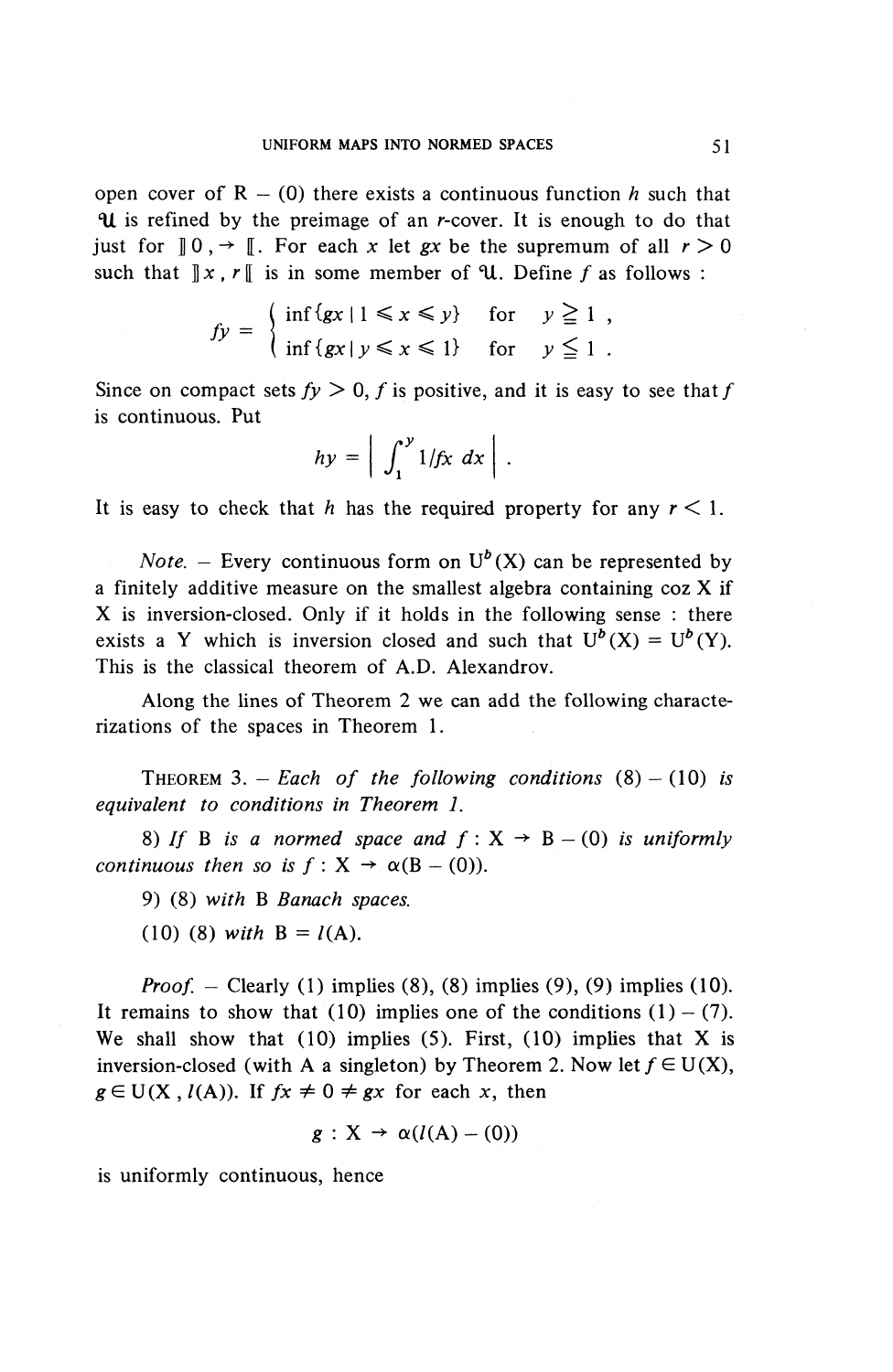$$
f \cdot g : X \to \alpha(l(A) - (0))
$$

is uniformly continuous, hence  $f \cdot g : X \rightarrow l(A)$ 

is uniformly continuous. For the general case, let  $A' = A \cup (a)$ . where  $a \notin A$ . Then  $l(A) \subset l(A')$ . Consider the map  $h = g + a$ . Then *h* has no root, hence  $f \cdot h : X \to l(A')$  is uniformly continuous, hence

$$
f\cdot (g+a)-f\cdot a=f\cdot g
$$

is uniformly continuous. We have proved (5) for non-vanishing elements of  $U(X)$ . Condition (5) now follows by a routine argument. This concludes the proof.

The last set of characterizations is given in the concluding.

THEOREM 4. - *Each of the following conditions*  $(11) - (13)$  *is equivalent to the conditions*  $(1) - (10)$  :

11) *For any normed space* B, *the linear space* U(X , B) *is scalar inversion-closed, i.e. if*  $f : X \rightarrow$  $B \in U$  does not vanish, then the map

$$
\{x \rightarrow 1/\|fx\|^2 \circ fx\} : X \rightarrow B
$$

*is uniformly continuous.*

- 12) *Condition* (11) *with* B *restricted to Banach spaces.*
- 13) *Condition* (11) *with* B *restricted to spaces* /(A).

*Proof.* – Condition (5) implies Condition (11), because  $\{x \rightarrow ||fx||\}$ :  $X \rightarrow R$  is uniformly continuous. Obviously (11) implies (12), and (12) implies (13). We shall prove that (13) implies (5). Clearly  $U(X)$ is inversion-closed (R is  $l(A)$  with A a singleton). Next let  $f \in U(X)$ ,  $f \ge 1$ , and let  $g \in U(X, l(A))$ . Embed  $l(A)$  into  $l(A')$ , where  $A' = A \cup (a)$ ,  $a \notin A$ , and consider  $h = g + a$ . Clearly  $\|gx\| \geq |a| = 1$  for each x, and hence  $1/h (= 1/||f||^2 \cdot f)$  is bounded. Also  $1/f$  is bounded, and hence  $1/f \cdot 1/h$  is uniformly continuous by Proposition in § 2. Again by Condition (13),  $f \cdot h$  is uniformly continuous, hence  $f \cdot g = f \cdot h - f$ , *a* is uniformly continuous. Now if  $f \in U(X)$ , then we apply what is already proved to  $1 + \max(0, f)$ ,  $1 - \min(0, f)$ , and then we get general  $f$  by simple computation. This concludes the proof.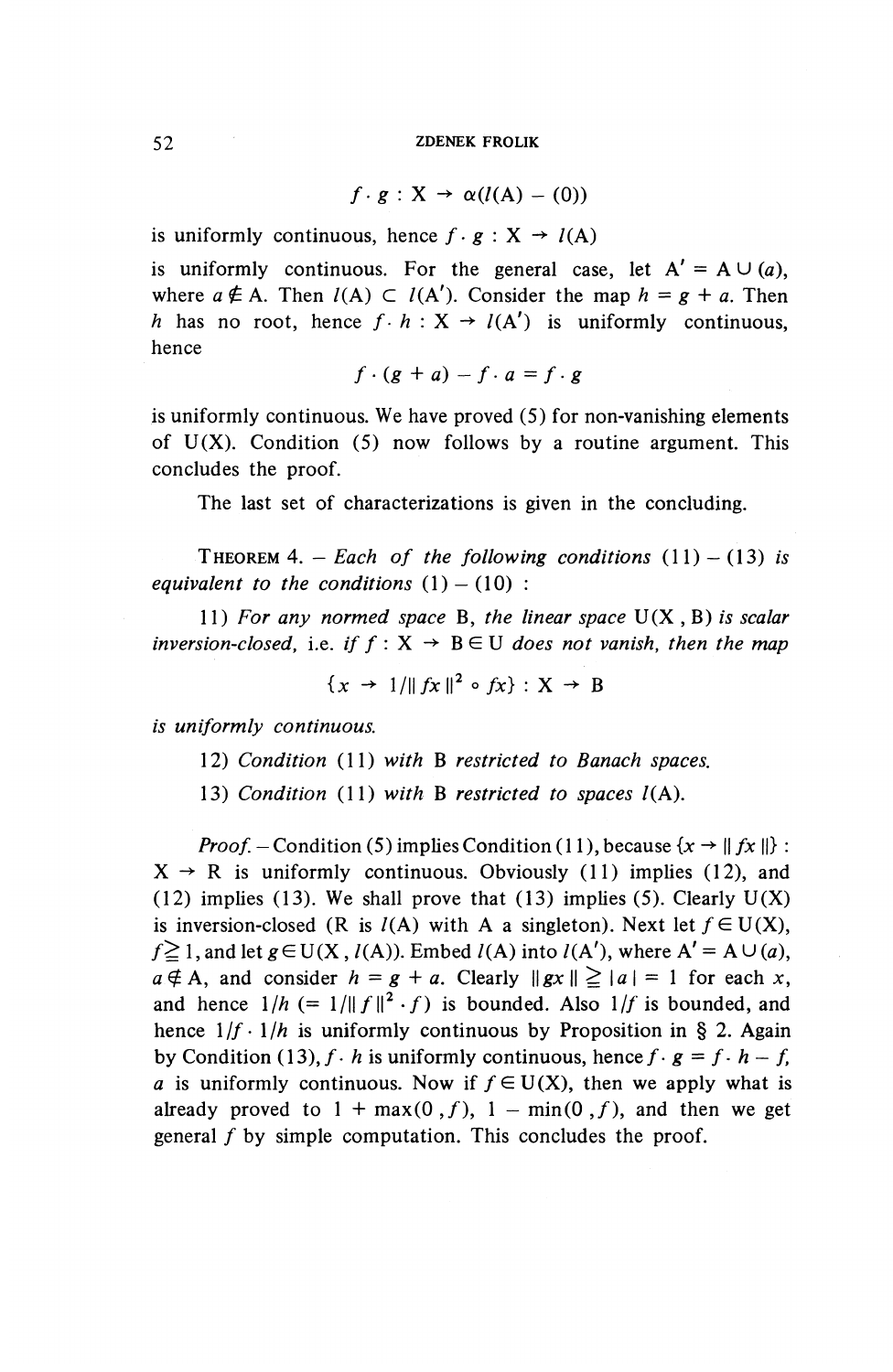# **5. Remarks.**

Property (1) was introduced by A. Hager [1] (under the name  $m$ -fine), who restricted his attention just to separable uniform spaces. J. Vilimovsky [1], [2] studied (1) in quite general categories with  $\alpha$ any coreflection, and proved that property (1) is coreflective. This means that in the setting of this note for each uniform space X there exists a finer space  $mX$  with property (1) such that if  $f : Y \rightarrow X$  is uniformly continuous, and if Y has (1), then  $f: Y \rightarrow mX$  is uniformly continuous. The proof of coreflectivity in uniform spaces is usually quite simple. It is enough to show that the class of spaces is closed under inductive generation. (For example inversion-closed spaces are coreflective). However the description of the coreflection may be a difficult problem. In the case of property (1), the coreflection was described by M. Rice [1] and the present author [I], [2]. Rice has a basis for uniform covers of  $mX$  all covers  $\mathcal U$  such that there exists a countable cover  $\mathcal V$  of X by cozero sets in X such that each  $\mathcal U/V$ ,  $V \in \mathcal{V}$  is a uniform cover of the subspace V of X. The present author has the covers in (7) for a basis. The setting of (1) led the present author to introduce metrically determined functors. A functor F of uniform spaces is called metrically determined if FX is projectively generated by all maps  $f : FX \rightarrow FM$  where  $f : X \rightarrow M$  is uniformly continuous and M is metric, and a complete family of projections of a space into spaces in a class (e.g. metric) [1].

Property (2) is a modification of the author's definition of measurable spaces [3] (pointwise convergence is replaced by continuous convergence).

Properties  $(3) - (6)$  seem to be new. I believe that the further investigations of these properties may bring interesting results. Perhaps one should try to strenghten the conditions to get spaces investigated by the author in [4] ; i.e. to add the property that a uniformly locally uniformly continuous real valued function is uniformly continuous.

Conditions  $(8) - (13)$  are seemingly new.

It may be interesting to know more about the following (obviously coreflective) property (weakening of (3)).

 $U(X, B)$  is a  $U(X)$ -module for every normed space B.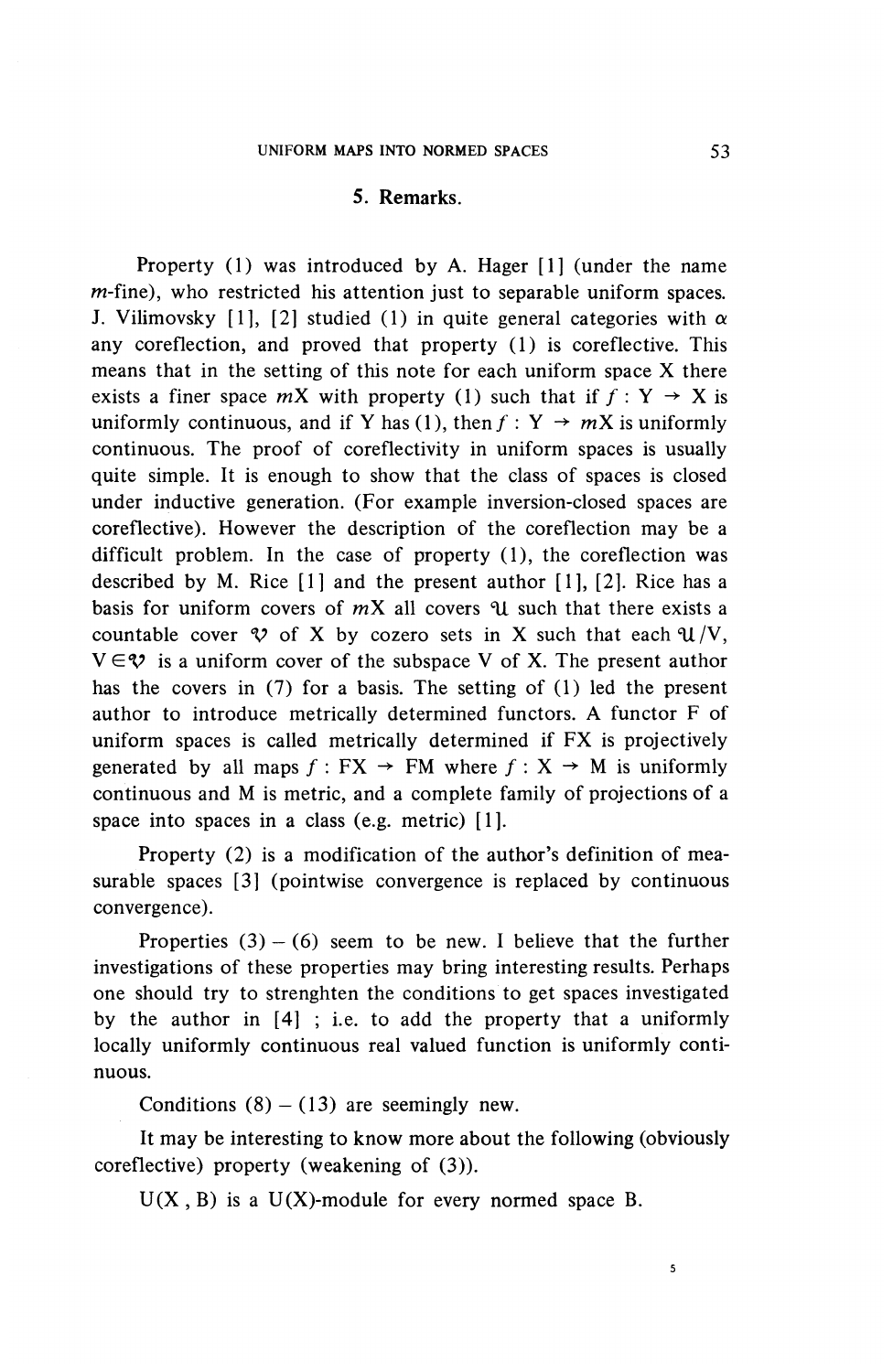Concluding remarks.

a) If X has the property that for every  $f \in U(X)$ ,  $f: X \rightarrow \alpha R \in U$ , then  $U(X)$  is an algebra, and the converse is not true, because e.g. the elements of U(R) do not grow faster than a multiple of  $\{x \rightarrow x\}$  when *x* tends to infinity.

b) If X has the properties  $(1) - (13)$ , in particular the properties  $(11) - (13)$ , then one can show that

$$
f \in U(X, B) \quad \text{implies} \quad f \in U(X, \alpha B) , \tag{*}
$$

and this implies that

$$
U(X, B)
$$
 is a  $U(X)$  – module.

If we add to the last property that  $X$  is inversion-closed then  $X$  has the properties  $(1) - (13)$ .

One can show that (\*) for Banach spaces is really weaker than  $(1)-(13)$ .

c) It follows from Theorem 1, property (7), and the description of coreflection corresponding to (1), that this coreflection has for its basis the covers of the form

$$
\{\cos f_a \mid a \in \mathcal{A}\}\
$$

where  $f: X \rightarrow l(A)$  is uniformly continuous.

d) The results of this paper are needed for a theory of vector measures on uniform spaces.

### BIBLIOGRAPHY

- A.D. ALEXANDROV,  $[1] [3]$  Additive set functions in abstract spaces. *Mat. Sb.,* 50 (1940), 30-348, *Mat. Sb.*, 51 (1940), 563-628, *MaL Sb.,55* (1943), 199-238.
- Z. FROLIK, [1] Uniform methods in measurable spaces, *Proc. Second International symposium in Topology.* Budva, August, 197^